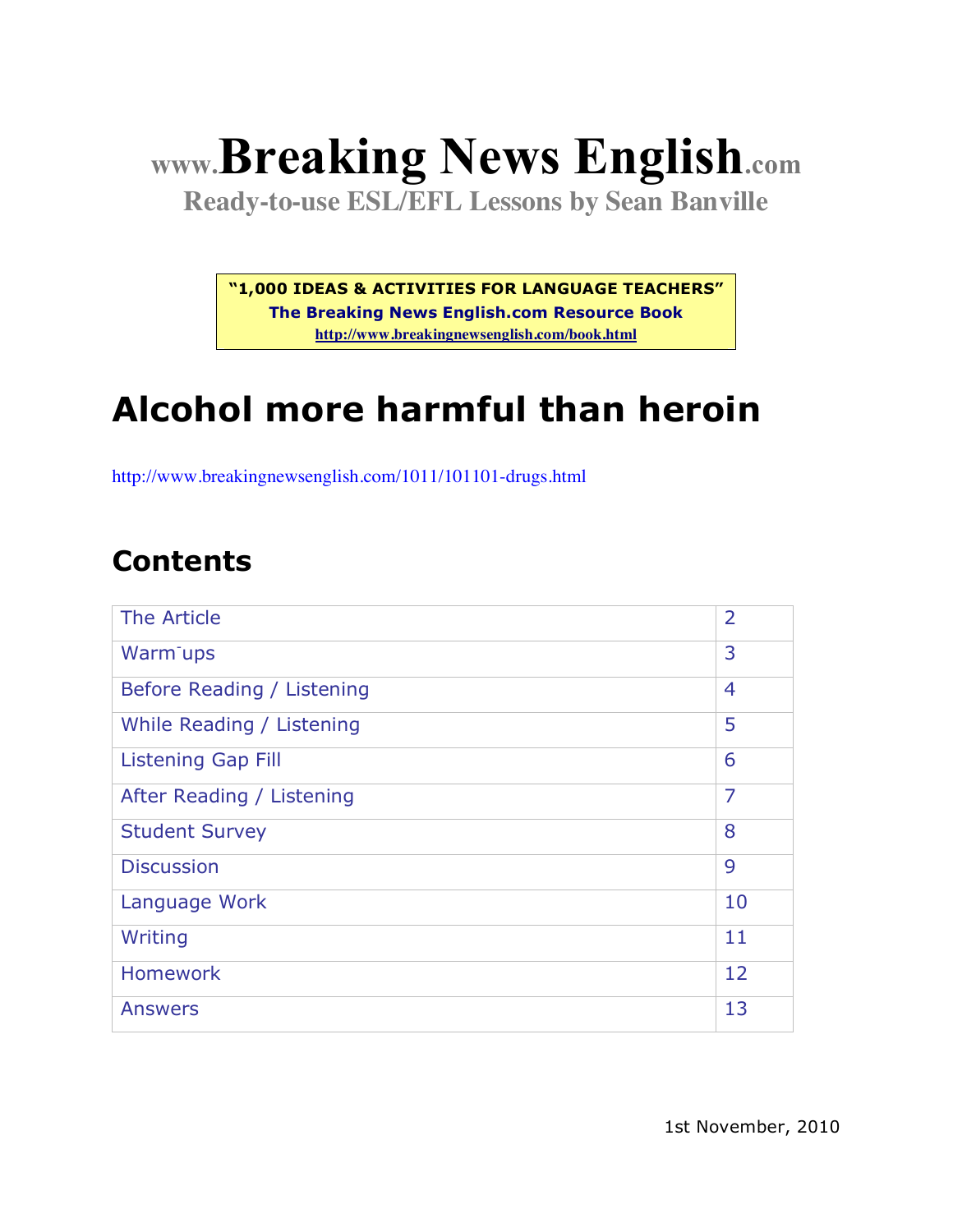### **THE ARTICLE**

From http://www.BreakingNewsEnglish.com/1011/101101-drugs.html

A new study has discovered that alcohol is a more dangerous drug than heroin and cocaine. The report is from Britain's Independent Scientific Committee on Drugs. Its research classified drugs on the basis of the harm they do in our society. Alcohol came top of the list, with heroin second and cocaine third. Researchers created nine categories of harm that drugs can do "from death to damage to mental functioning and loss of relationships," and seven types of harm they do to others. Experts in Britain are now calling for new laws to control alcohol. Don Shenker from the group Alcohol Concern said: "The government should now urgently ensure alcohol is made less affordable and invest in prevention and treatment services to deal with the rise in alcohol dependency that has occurred."

The research was led by a former government drugs advisor, Professor David Nutt. He has been calling for a change in the way Britain classifies drugs for many years. He was fired in 2009 for his views and claimed the government was more interested in politics than scientific evidence. Any laws that make alcohol a dangerous drug would cause harm to any government trying to win an election. However, the current study is very extensive and strongly suggests he was right to call for a reclassification. Professor Nutt told Britain's Guardian newspaper: "We need to rethink how we deal with drugs in the light of these new findings." One suggested change is that cigarettes are put in the same category as cocaine, because they cause as much harm to the individual and society.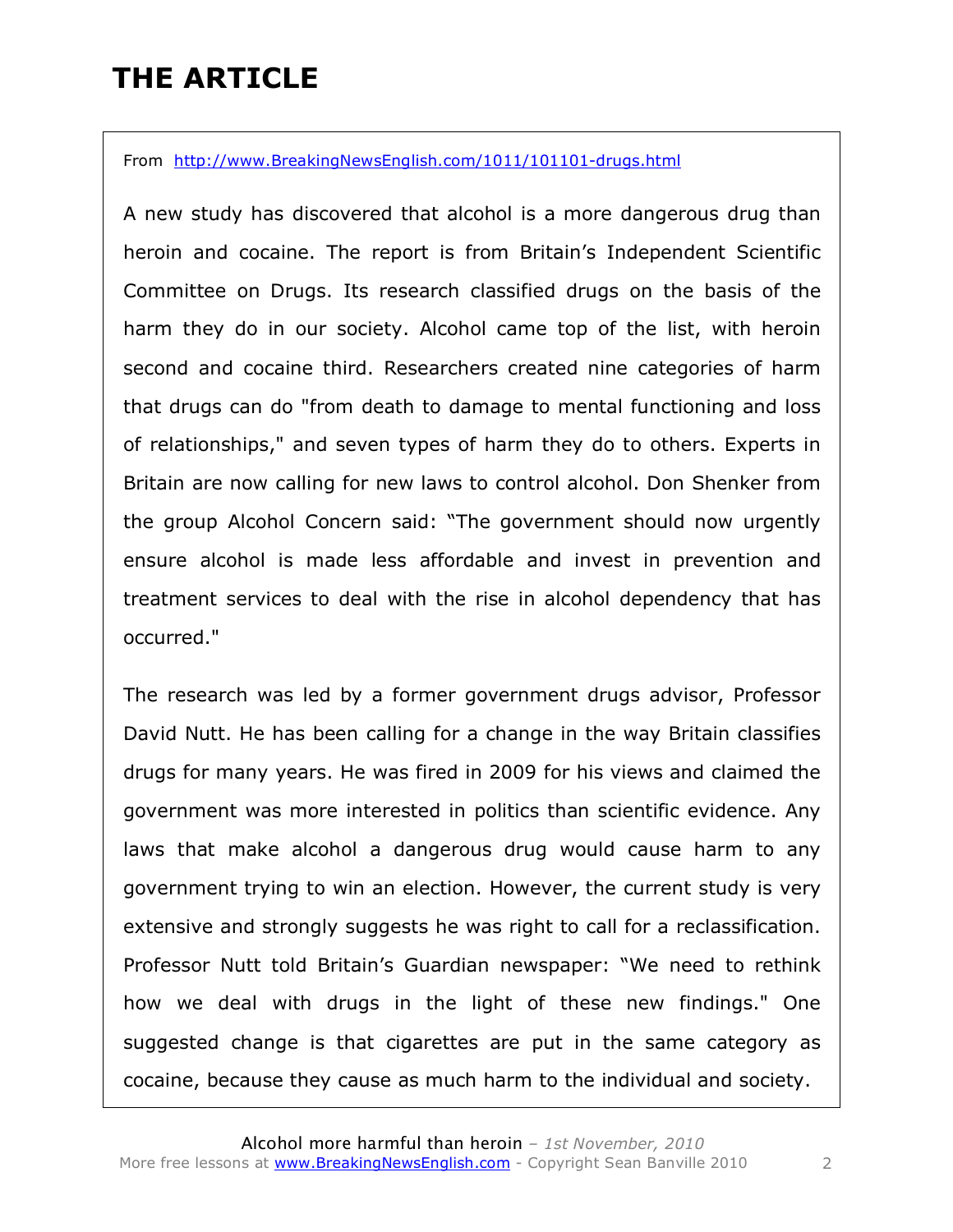#### **WARM-UPS**

**1. DRUGS:** Walk around the class and talk to other students about drugs. Change partners often. Sit with your first partner(s) and share your findings.

**2. CHAT:** In pairs / groups, decide which of these topics or words from the article are most interesting and which are most boring.

*new / dangerous drugs / society / alcohol / relationships / experts / prevention / rise / drugs advisor / change / fired / politics / rethink / evidence / cigarettes / individual*

Have a chat about the topics you liked. Change topics and partners frequently.

**3. HARMFUL:** How harmful are these? Complete this table with your partner(s). Change partners and share what you wrote. Change and share again.

|                    | <b>Your society</b> | <b>How harmful?</b> | Laws needed? |
|--------------------|---------------------|---------------------|--------------|
| Alcohol            |                     |                     |              |
| Nicotine           |                     |                     |              |
| Marijuana          |                     |                     |              |
| Caffeine           |                     |                     |              |
| Heroin             |                     |                     |              |
| Prescription drugs |                     |                     |              |

**4. ALCOHOL:** Students A **strongly** believe alcohol is a dangerous drug; Students B **strongly** believe it isn't. Change partners again and talk about your conversations.

**5. SOCIETY:** Who does alcohol most harm? Rank these and share your rankings with your partner. Put the most harmful at the top. Change partners and share your rankings again.

- unborn children
- battered wives
- abused children
- the drinker
- traffic accident victims
- victims of drink-related violence
- people who live near bars/pubs
- everyone

**6. HEROIN:** Spend one minute writing down all of the different words you associate with the word 'heroin'. Share your words with your partner(s) and talk about them. Together, put the words into different categories.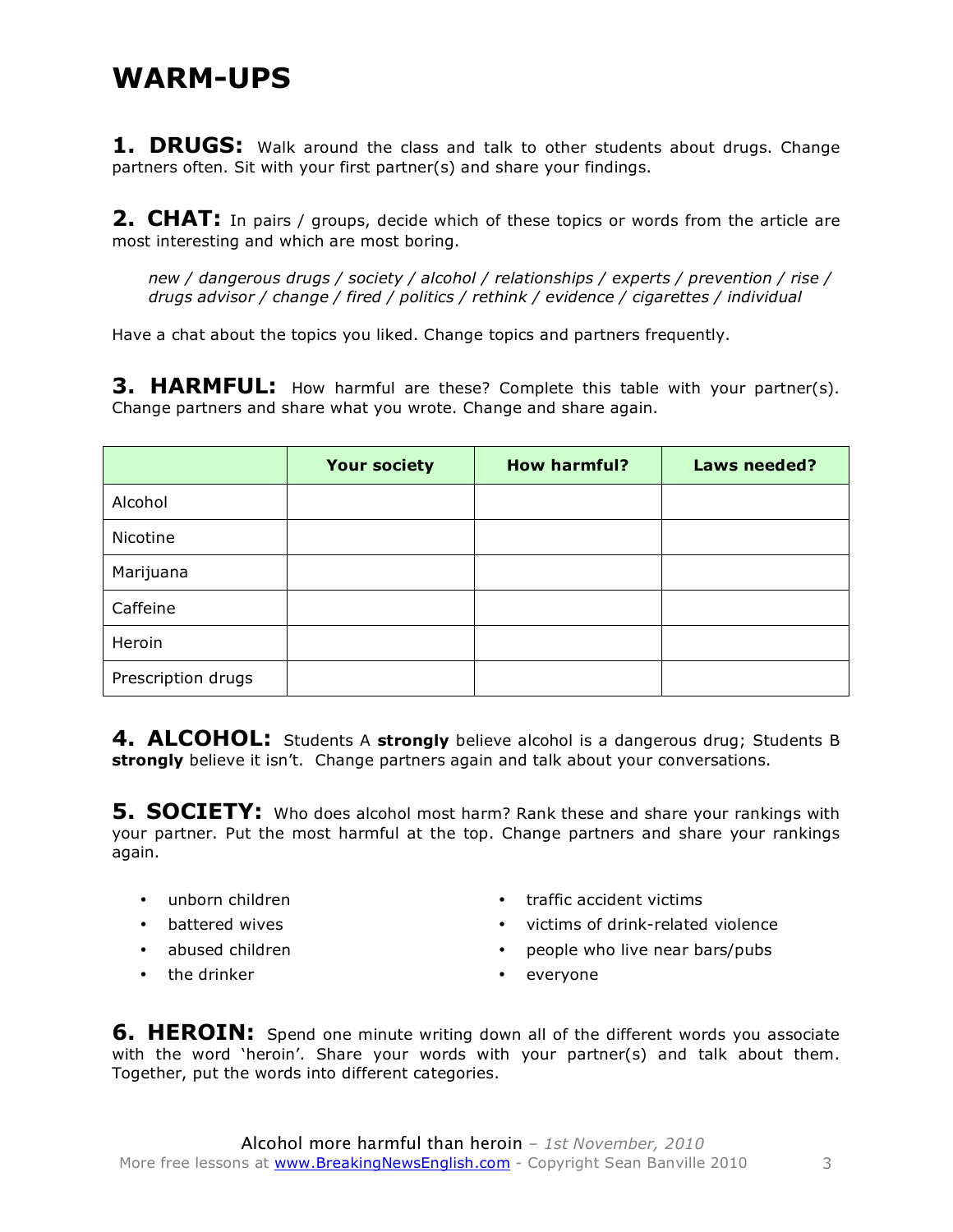## **BEFORE READING / LISTENING**

From http://www.BreakingNewsEnglish.com/1011/101101-drugs.html

#### **1. TRUE / FALSE:** Read the headline. Guess if a-h below are true (T) or false (F).

- a. Researchers have found that alcohol is a bigger danger than cocaine.  $T/F$ b. The research was on how harmful drugs are to people and societies.  $T/F$ c. No one in the U.K. wants to change the laws about alcohol.  $T/F$
- d. One person wants to make alcohol cheaper to buy. T/F
- e. The leader of the research previously lost his government job.  $T / F$
- f. Making strict alcohol laws doesn't help governments stay in power.  $T/F$
- g. The study from Mr Nutt does not suggest a reclassification of drugs.  $T/F$
- h. One suggestion is to put cigarettes and cocaine in different categories.  $T/F$

#### **2. SYNONYM MATCH:** Match the following synonyms from the article.

1. discovered a. consultant 2 basis b. handle 3. categories can be a series of the case of the case of the case of the case of the case of the case of the case of the case of the case of the case of the case of the case of the case of the case of the case of the case 4. experts d. found 5. deal with e. groups 6. advisor f. proof 7. fired g. grounds 8. evidence h. proposed 9. extensive i. specialists 10. suggested in the same state of the same state in the sacked in the sacked in the sacked

**3. PHRASE MATCH:** (Sometimes more than one choice is possible.)

- 1. alcohol is a more dangerous and the set of a change of the set of a change
- 2 classified drugs on the basis of help is the list b. of the list
- 
- 4. ensure alcohol is made density and the set of these new findings
- 5. deal with the rise in e. The rise in the rise in the control of the control of the drug than heroin
- 6. He has been calling for the same state of the for his views
- 7. He was fired in 2009 contract the individual to the individual
- 8. more interested in politics and the harm they do help harm they do
- 9. deal with drugs in the light importance i. than scientific evidence
- 10. they cause as much harm **interest and the set of the set of the set of the set of the set of the set of the set of the set of the set of the set of the set of the set of the set of the set of the set of the set of the**
- 
- 
- 3. Alcohol came top example and the control of the c. alcohol dependency
	-
	-
	-
	-
	-
	-
	-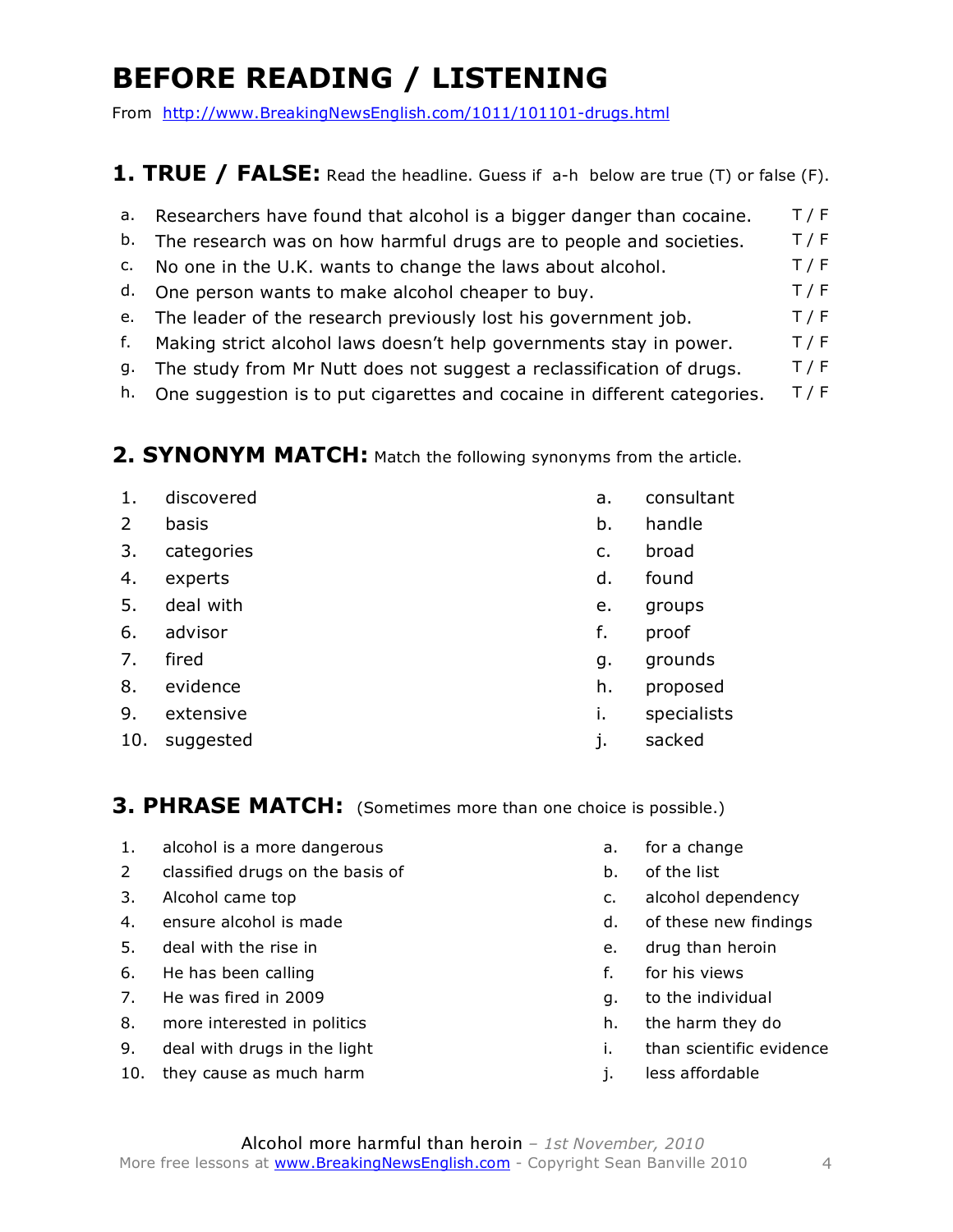### **WHILE READING / LISTENING**

From http://www.BreakingNewsEnglish.com/1011/101101-drugs.html

**GAP FILL:** Put the words into the gaps in the text.

A new study has **that alcohol** is a more dangerous drug than heroin and cocaine. The report is from Britain's Independent Scientific Committee on Drugs. Its classified drugs on the \_\_\_\_\_\_\_\_\_\_\_\_ of the harm they do in our society. Alcohol came top of the list, with heroin second and cocaine third. Researchers created nine \_\_\_\_\_\_\_\_\_\_\_\_ of harm that drugs can do "from death to \_\_\_\_\_\_\_\_\_\_\_\_ to mental functioning and loss of relationships," and seven types of harm they do to \_\_\_\_\_\_\_\_\_\_\_\_. Experts in Britain are now calling for new laws to control alcohol. Don Shenker from the group Alcohol Concern said: "The government should now urgently \_\_\_\_\_\_\_\_\_\_\_\_ alcohol is made less affordable and invest in prevention and treatment services to \_\_\_\_\_\_\_\_\_\_\_\_ with the rise in alcohol dependency that has occurred." *damage ensure basis deal discovered others research categories*

The research was \_\_\_\_\_\_\_\_\_\_\_\_\_\_\_ by a former government drugs advisor, Professor David Nutt. He has been for a change in the way Britain classifies drugs for many years. He was \_\_\_\_\_\_\_\_\_\_\_\_ in 2009 for his views and claimed the government was more interested in politics than scientific Theorem 2011. Any laws that make alcohol a dangerous drug would cause harm to any government trying to win an election. However, the current study is very extensive and \_\_\_\_\_\_\_\_\_\_\_\_\_ suggests he was right to call for a reclassification. Professor Nutt told Britain's Guardian newspaper: "We need to rethink how we deal with drugs in the of these new findings." One suggested change is that cigarettes are put in the same \_\_\_\_\_\_\_\_\_\_\_\_ as cocaine, because they cause as much harm to the individual and *category fired society strongly led light calling evidence*

 $\overline{\phantom{a}}$  , where  $\overline{\phantom{a}}$  , where  $\overline{\phantom{a}}$  , where  $\overline{\phantom{a}}$  , where  $\overline{\phantom{a}}$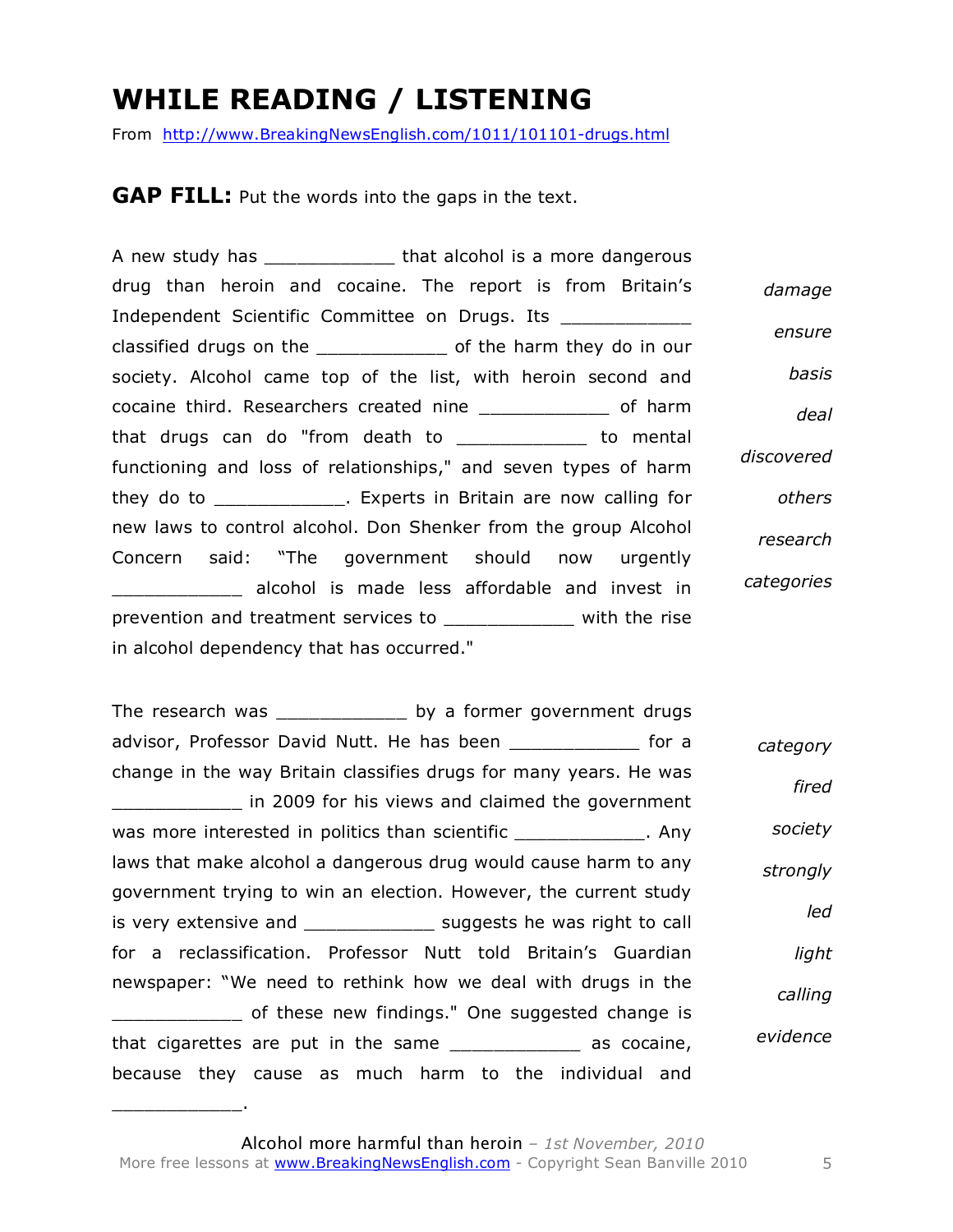#### **LISTENING – Listen and fill in the gaps**

From http://www.BreakingNewsEnglish.com/1011/101101-drugs.html

A new alcohol is a more dangerous drug than heroin and cocaine. The report is from Britain's Independent Scientific Committee on Drugs. Its research classified drugs \_\_\_\_\_\_\_\_\_\_\_\_\_\_\_\_\_\_\_\_\_\_\_\_ they do in our society. Alcohol came top of the list, with heroin second and cocaine third. Researchers created nine \_\_\_\_\_\_\_\_\_\_\_\_\_\_\_\_\_\_\_\_\_\_\_\_ drugs can do "from death to damage to mental functioning and seven types of harm they do to others. Experts in Britain are now calling for new laws to control alcohol. Don Shenker from the group Alcohol Concern said: "The government alcohol is made less affordable and invest in prevention and treatment services \_\_\_\_\_\_\_\_\_\_\_\_\_\_\_\_\_\_\_\_\_\_\_\_ alcohol dependency that has occurred."

The research \_\_\_\_\_\_\_\_\_\_\_\_\_\_\_\_\_\_\_\_\_\_\_\_ government drugs advisor, Professor David Nutt. He has been calling \_\_\_\_\_\_\_\_\_\_\_\_\_\_\_\_\_\_\_\_\_\_\_\_ Britain classifies drugs for many years. He was fired in 2009 for his views and claimed the government was \_\_\_\_\_\_\_\_\_\_\_\_\_\_\_\_\_\_\_\_\_\_\_\_\_\_\_\_\_\_ than scientific evidence. Any laws that make alcohol a dangerous drug would cause harm to any government trying to win an election. However, the current study is very extensive and **Exercise 2** right to call for a reclassification. Professor Nutt told Britain's Guardian newspaper: "We \_\_\_\_\_\_\_\_\_\_\_\_\_\_\_\_\_\_\_\_\_\_\_\_\_\_\_ deal with drugs in the light of these new findings." One suggested change is that cigarettes are put in the same category as cocaine, because they \_\_\_\_\_\_\_\_\_\_\_\_\_\_\_\_\_\_\_\_\_\_\_\_\_\_\_\_\_\_\_ individual and society.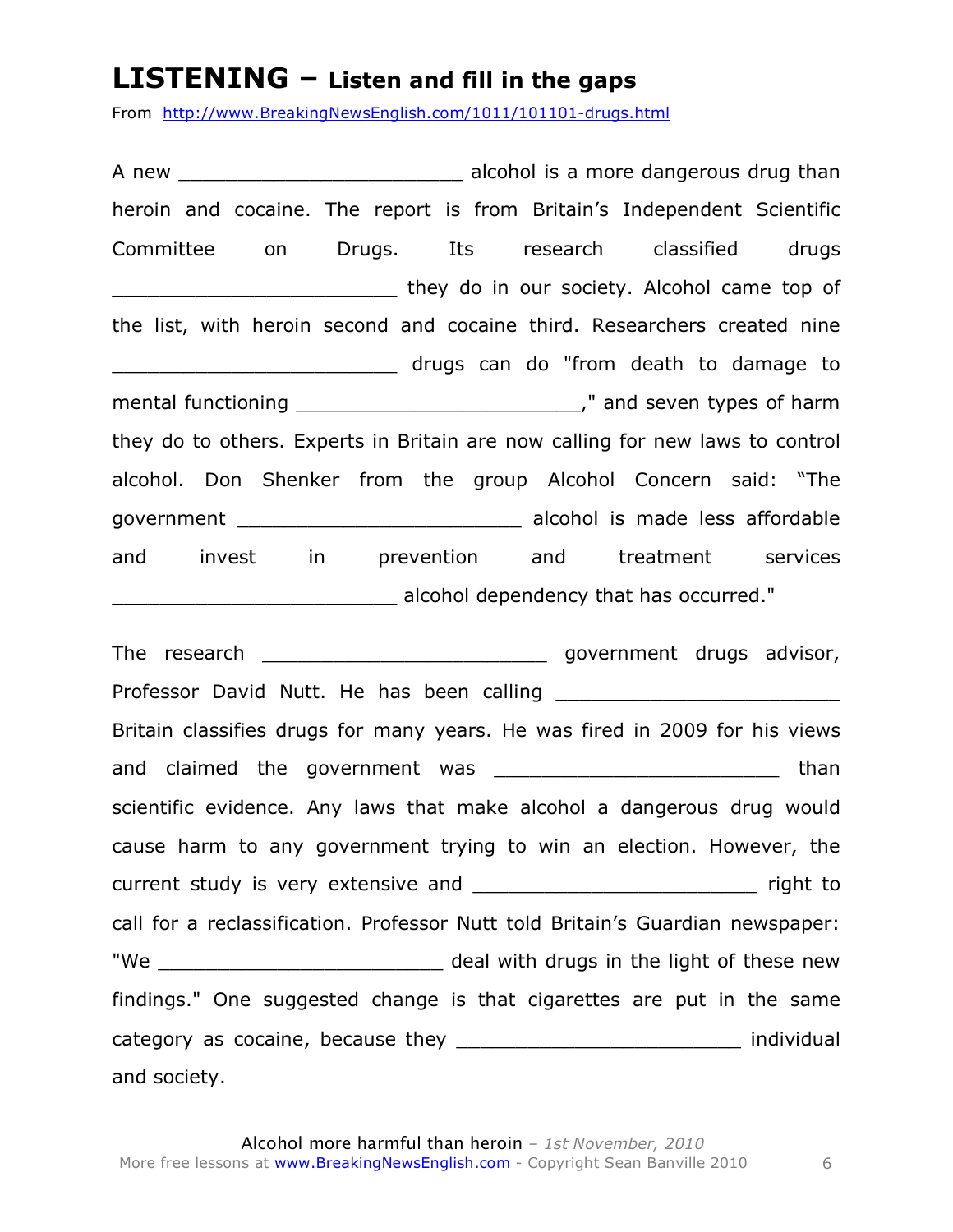# **AFTER READING / LISTENING**

From http://www.BreakingNewsEnglish.com/1011/101101-drugs.html

**1. WORD SEARCH:** Look in your dictionary / computer to find collocates, other meanings, information, synonyms … for the words 'top' and 'list'.

| top | $\vert$ list |
|-----|--------------|
|     |              |
|     |              |
|     |              |

- Share your findings with your partners.
- Make questions using the words you found.
- Ask your partner / group your questions.

2. **ARTICLE QUESTIONS:** Look back at the article and write down some questions you would like to ask the class about the text.

- Share your questions with other classmates / groups.
- Ask your partner / group your questions.

**3. GAP FILL:** In pairs / groups, compare your answers to this exercise. Check your answers. Talk about the words from the activity. Were they new, interesting, worth learning…?

**4. VOCABULARY:** Circle any words you do not understand. In groups, pool unknown words and use dictionaries to find their meanings.

**5. TEST EACH OTHER:** Look at the words below. With your partner, try to recall how they were used in the text:

| report<br>$\bullet$ | • calling          |
|---------------------|--------------------|
| basis<br>$\bullet$  | • fired            |
| list<br>$\bullet$   | • views            |
| loss<br>$\bullet$   | right<br>$\bullet$ |
| • control           | light<br>$\bullet$ |
| rise<br>$\bullet$   | • cigarettes       |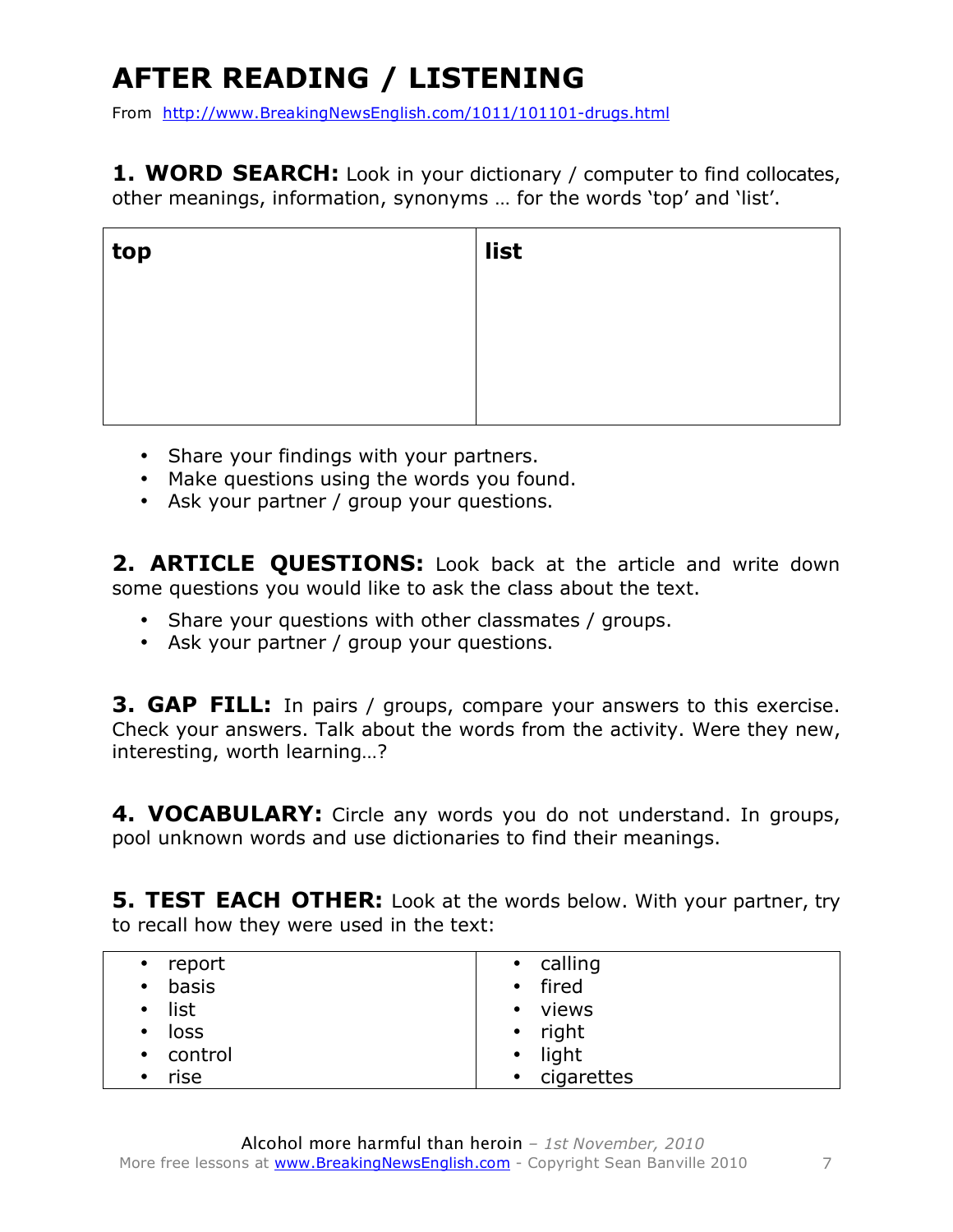## **STUDENT DRUGS SURVEY**

From http://www.BreakingNewsEnglish.com/1011/101101-drugs.html

Write five GOOD questions about drugs in the table. Do this in pairs. Each student must write the questions on his / her own paper.

When you have finished, interview other students. Write down their answers.

|      | STUDENT 1 | STUDENT 2 | STUDENT 3 |
|------|-----------|-----------|-----------|
| Q.1. |           |           |           |
| Q.2. |           |           |           |
| Q.3. |           |           |           |
| Q.4. |           |           |           |
| Q.5. |           |           |           |

- Now return to your original partner and share and talk about what you found out. Change partners often.
- Make mini-presentations to other groups on your findings.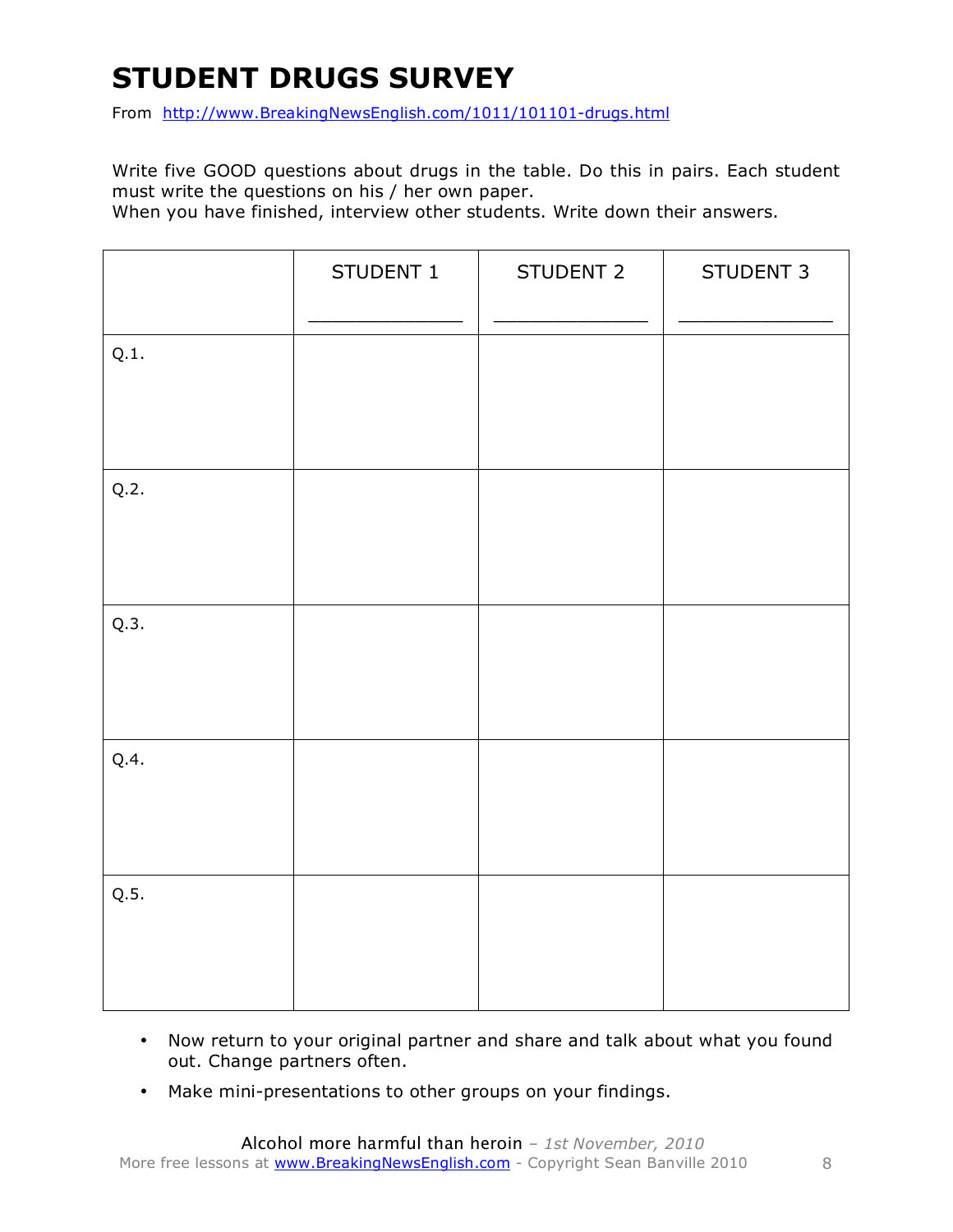## **DRUGS DISCUSSION**

STUDENT A's QUESTIONS (Do not show these to student B)

- a) What did you think when you read the headline?
- b) What springs to mind when you hear the word 'alcohol'?
- c) How dangerous a drug is alcohol?
- d) How can alcohol be more harmful than heroin?
- e) What problems does your society have with alcohol?
- f) Would the world be a better place without alcohol?
- g) At what age is it OK (if at all) for people to start drinking?
- h) Should people with alcohol-related diseases pay higher medical costs?
- i) Should laws on alcohol be tighter?
- j) Would it be possible to ban alcohol in a society?

*Alcohol more harmful than heroin – 1st November, 2010* More free lessons at www.BreakingNewsEnglish.com

-----------------------------------------------------------------------------

### **DRUGS DISCUSSION**

STUDENT B's QUESTIONS (Do not show these to student A)

- a) Did you like reading this article?
- b) Should alcohol be classified as a drug?
- c) Why are politicians afraid to be tough with alcohol and cigarettes?
- d) What laws would you pass about alcohol if you were president?
- e) What are the most damaging drugs in your society?
- f) Why did the report suggest putting cigarettes in the same category as cocaine?
- g) Do you think we can ever get rid of the drugs problem?
- h) What do people take drugs?
- i) Should there be more education about drugs in schools?
- j) What questions would you like to ask Professor David Nutt?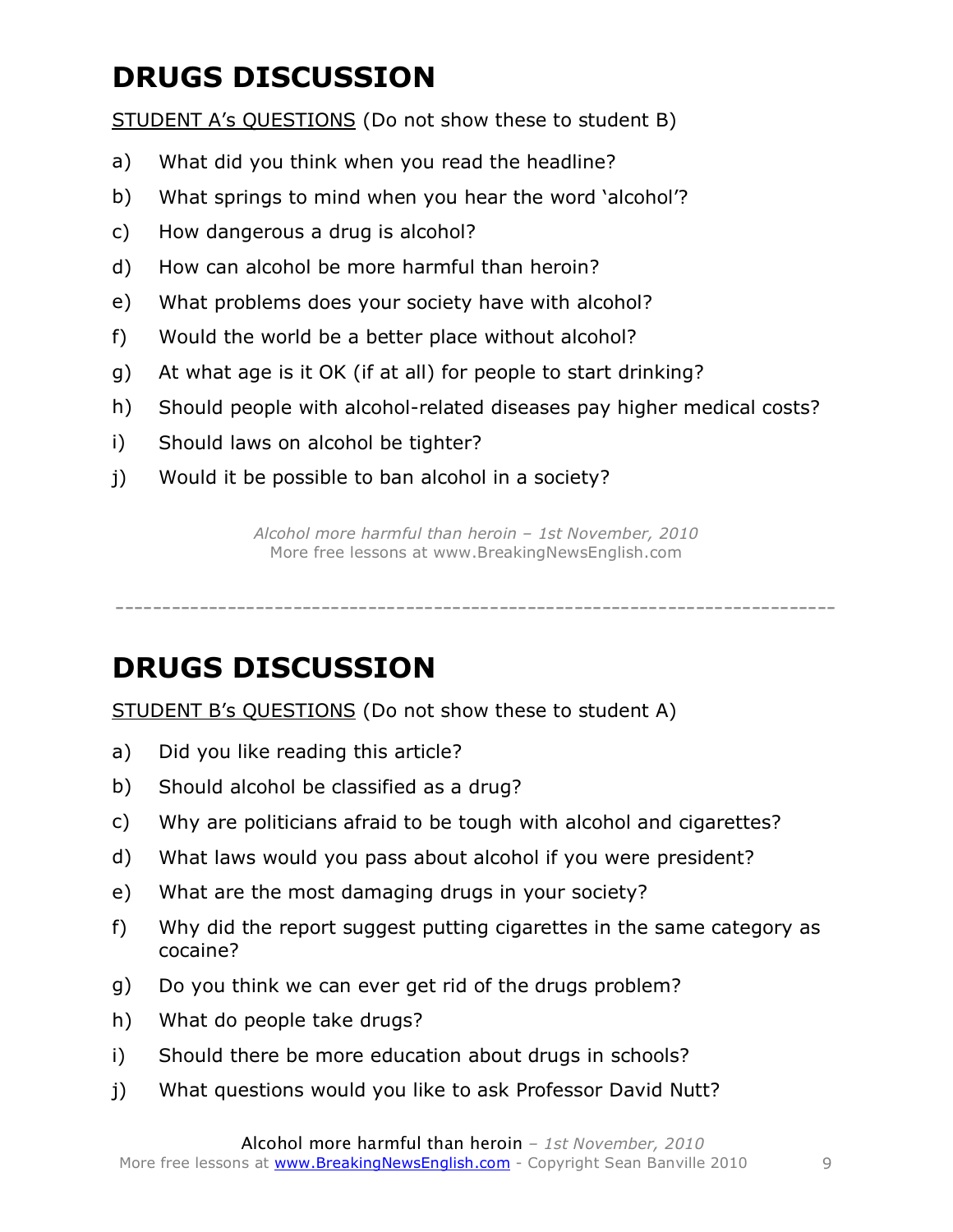## **LANGUAGE – MULTIPLE CHOICE**

From http://www.BreakingNewsEnglish.com/1011/101101-drugs.html

A new (1) has discovered that alcohol is a more dangerous drug than heroin and cocaine. The report is from Britain's Independent Scientific Committee on Drugs. Its research classified drugs (2) \_\_\_\_ the basis of the harm they do in our society. Alcohol (3) \_\_\_\_\_ top of the list, with heroin second and cocaine third. Researchers created nine categories of harm that drugs can do "from death to damage to mental functioning and (4) \_\_\_\_ of relationships," and seven types of harm they do (5) dthers. Experts in Britain are now calling for new laws to control alcohol. Don Shenker from the group Alcohol Concern said: "The government should now urgently ensure alcohol is made less affordable and invest in prevention and treatment services to deal (6) be the rise in alcohol dependency that has occurred."

The research was led by a former government drugs (7) Frofessor David Nutt. He has been calling for a change in the way Britain classifies drugs for many years. He was fired in 2009 (8) \_\_\_\_\_ his views and claimed the government was more interested in politics than (9) \_\_\_\_\_ evidence. Any laws that make alcohol a dangerous drug would cause harm to any government trying to win an election. However, the current study is very extensive and (10) \_\_\_\_\_ suggests he was right to call for a reclassification. Professor Nutt told Britain's Guardian newspaper: "We need to rethink how we deal with drugs in the (11) \_\_\_\_ of these new findings." One suggested change is that cigarettes are put in the same category as cocaine, because they cause (12) \_\_\_\_ much harm to the individual and society.

#### **Put the correct words from the table below in the above article.**

| 1.  | (a) | studies  | (b) | studied    | (c) | studying  | (d) | study      |
|-----|-----|----------|-----|------------|-----|-----------|-----|------------|
| 2.  | (a) | on       | (b) | in         | (c) | ay        | (d) | of         |
| 3.  | (a) | come     | (b) | came       | (c) | coming    | (d) | comes      |
| 4.  | (a) | lost     | (b) | loses      | (c) | loss      | (d) | losing     |
| 5.  | (a) | at       | (b) | in         | (c) | to        | (d) | of         |
| 6.  | (a) | by       | (b) | with       | (c) | at        | (d) | on         |
| 7.  | (a) | advice   | (b) | advise     | (c) | advises   | (d) | advisor    |
| 8.  | (a) | for      | (b) | at         | (c) | by        | (d) | as         |
| 9.  | (a) | sciences | (b) | scientific | (c) | sci-fi    | (d) | scientists |
| 10. | (a) | strength | (b) | strong     | (c) | strongest | (d) | strongly   |
| 11. | (a) | dark     | (b) | heavy      | (c) | light     | (d) | lamp       |
| 12. | (a) | as       | (b) | was        | (c) | has       | (d) | is         |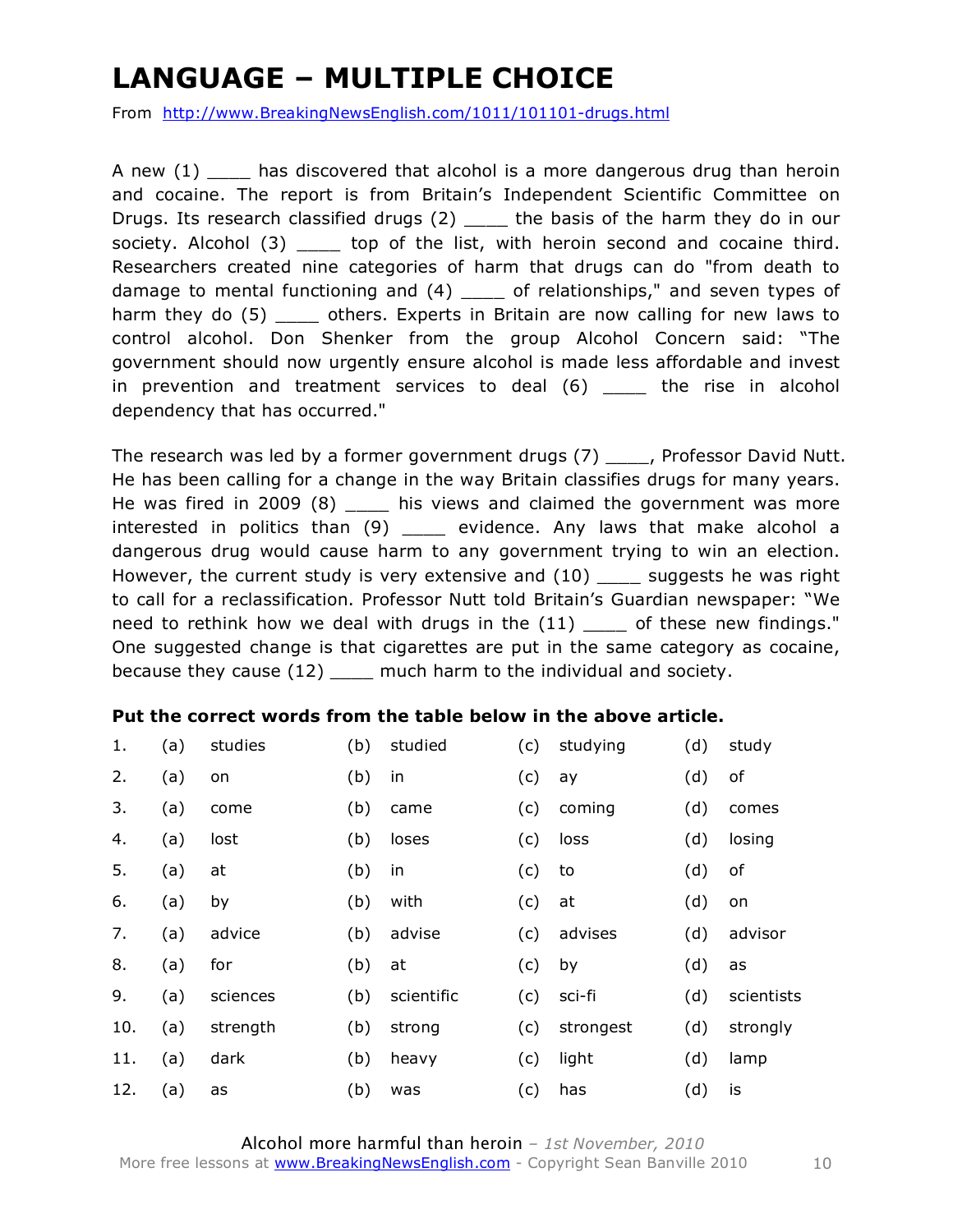### **WRITING**

From http://www.BreakingNewsEnglish.com/1011/101101-drugs.html

Write about drugs for 10 minutes. Correct your partner's paper.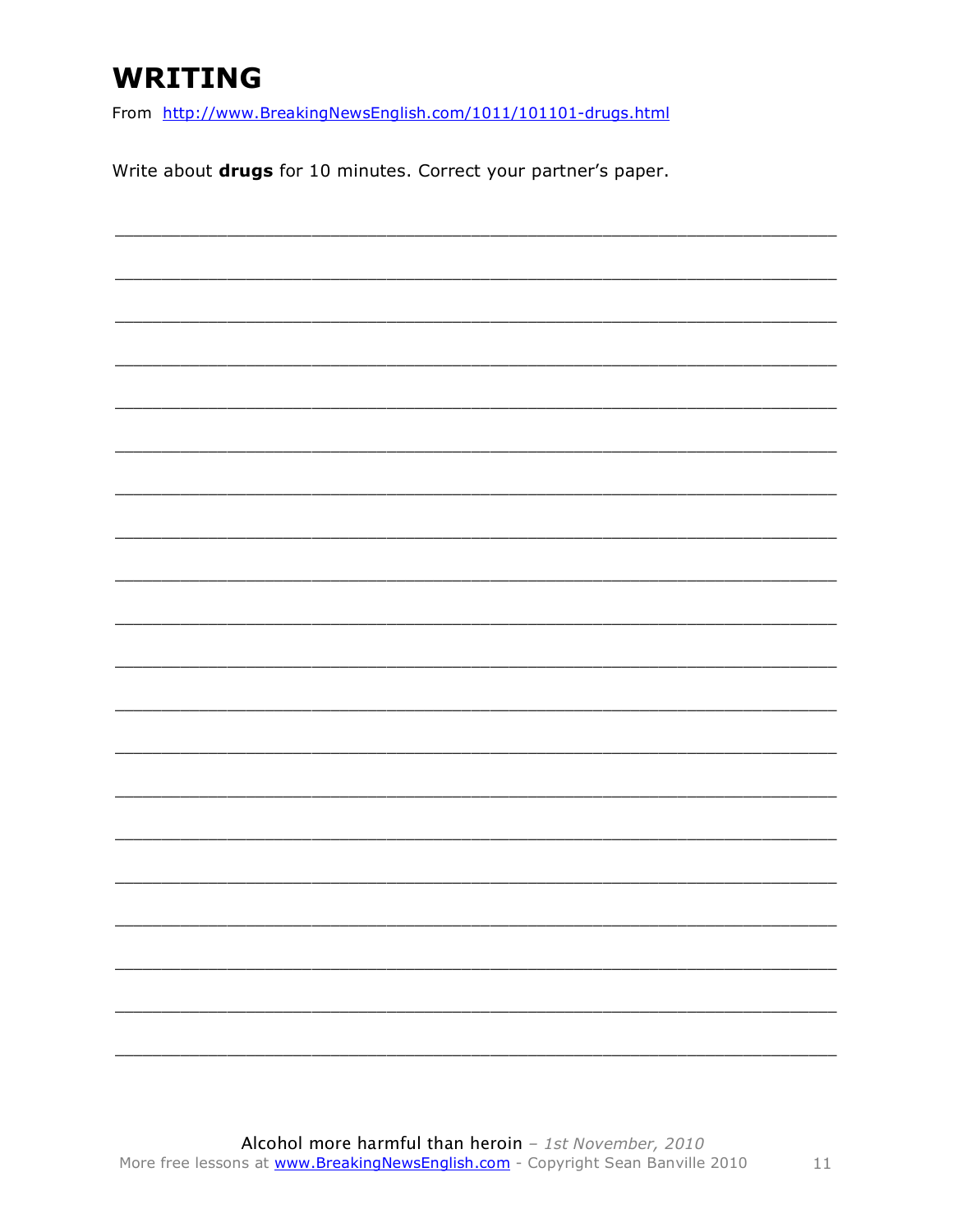### **HOMEWORK**

**1. VOCABULARY EXTENSION:** Choose several of the words from the text. Use a dictionary or Google's search field (or another search engine) to build up more associations / collocations of each word.

**2. INTERNET:** Search the Internet and find out more about alcohol. Share what you discover with your partner(s) in the next lesson.

**3. DRUGS:** Make a poster about drugs. Show your work to your classmates in the next lesson. Did you all have similar things?

**4. ALCOHOL:** Write a magazine article about alcohol. Include imaginary interviews with people who are for and against it.

Read what you wrote to your classmates in the next lesson. Write down any new words and expressions you hear from your partner(s).

**5. LETTER:** Write a letter to your country's leader. Ask him/her three questions about alcohol. Give him/her three ideas on how to reduce the damage it does to society. Read your letter to your partner(s) in your next lesson. Your partner(s) will answer your questions.